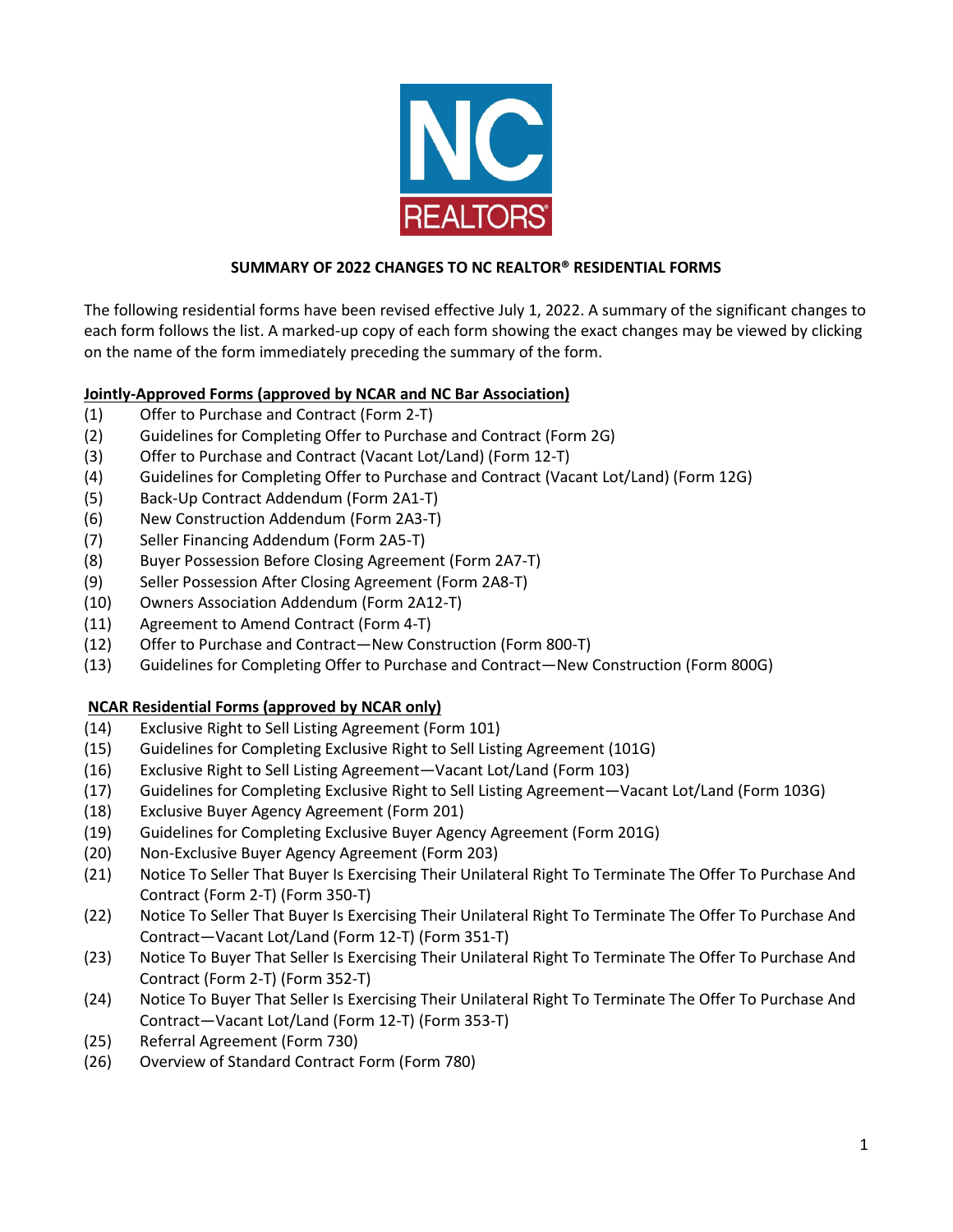# **Jointly-Approved Forms (approved by NCAR and NC Bar Association)**

# **(1) [Offer to Purchase and Contract](https://www.ncrealtors.org/wp-content/uploads/markedup0722-2-T.pdf) (Form 2-T)**

- Paragraph 1(c)—New checkboxes have been added for the parties to affirmatively indicate whether or not the sale will include a manufactured (mobile) home, and the wording of the "Note" pertaining to use of the Mobile Home Provision in Form 2A11-T has been moved underneath the checkboxes.
- Paragraph 1(d)
	- $\circ$  The current form requires the parties to select whether the Initial EMD will be delivered "by the Effective Date" or "within five days of the Effective Date" by checking one of the two boxes. Oftentimes, one of the boxes is not checked, creating doubt about when the Initial EMD is due. The need to select when the Initial EMD will be delivered has been eliminated by the removal of the "by the Effective Date" option. Elimination of the "by the Effective Date" option will not prohibit delivery of the Initial EMD with the offer, and a seller may still insist on delivery of the Initial EMD with the offer before signing it.
	- $\circ$  The current form provides that if the Due Diligence Fee, Initial EMD, or Additional EMD are paid by electronic transfer, the seller will cooperate in effecting the transfer and the buyer will be responsible for any additional costs associated with the transfer. Wire transfers have been added to the existing wording and the wording put into a "Note" for purposes of emphasis.
- Paragraph 2(b)
	- $\circ$  The wording pertaining to "fuel tank(s)" has been stricken and moved to new paragraph 7(d) (see discussion below).
	- $\circ$  In light of the increased use of inflatable hot tubs, the "swimming pool, spa, and hot tub" item has been revised to clarify that inflatable spas and hot tubs are also excluded from the list along with inflatable swimming pools.
	- $\circ$  The last item on the list has been modified slightly to make it clearer that curtain rods and brackets, not curtains, are part of the sale.
- Paragraph 2(d)—The reference to fuel tanks as an example of an item leased by the seller has been stricken and a new sentence added to provide that any leased fuel tank identified in new paragraph 7(d) will not be a part of the sale. Currently, leased fuel tanks are sometimes not identified in paragraph 2(d), which can cause disagreements about whether the seller is in breach of contract if they don't provide a fuel tank as part of the sale.
- Paragraph 4(a)—The wording of the "Note" has been amended to state more clearly that there is no loan or appraisal contingency in Form 2-T.
- Paragraph 4(b)(xi)—The "Fuel Tank" item on the list of due diligence items, and the "Note" following it, have been stricken and moved to new paragraph 7(d) (see discussion below).
- Paragraph 4(d)— For purposes of clarity and emphasis, some of the existing wording has been put into bullet-point format, and some unnecessary wording eliminated.
- Paragraph 5(d)—Several situations have been reported where there has been disagreement about whether a buyer has the right to terminate a contract under the Residential Property Disclosure Act (the "Act"), when the Residential Property and Owners' Association Disclosure Statement was provided to the buyer during negotiations and prior to the time a contract was created but it had not been available to them at the time of their initial offer. New wording has been added whereby the buyer acknowledges that the buyer's receipt of the Disclosure Statement prior to the making of their current offer complies with the Act.
- Paragraph 5(e)—see discussion of changes to paragraph 5(d) immediately above.
- Paragraph 6(b)—Some existing wording in (i) and (ii) has been stricken and moved to new paragraph 9. See discussion below.
- Paragraph 7(d)—In an attempt to reduce the number of disagreements that arise relating to fuel tanks and fuel, a new subparagraph devoted exclusively to fuel tanks and fuel has been created.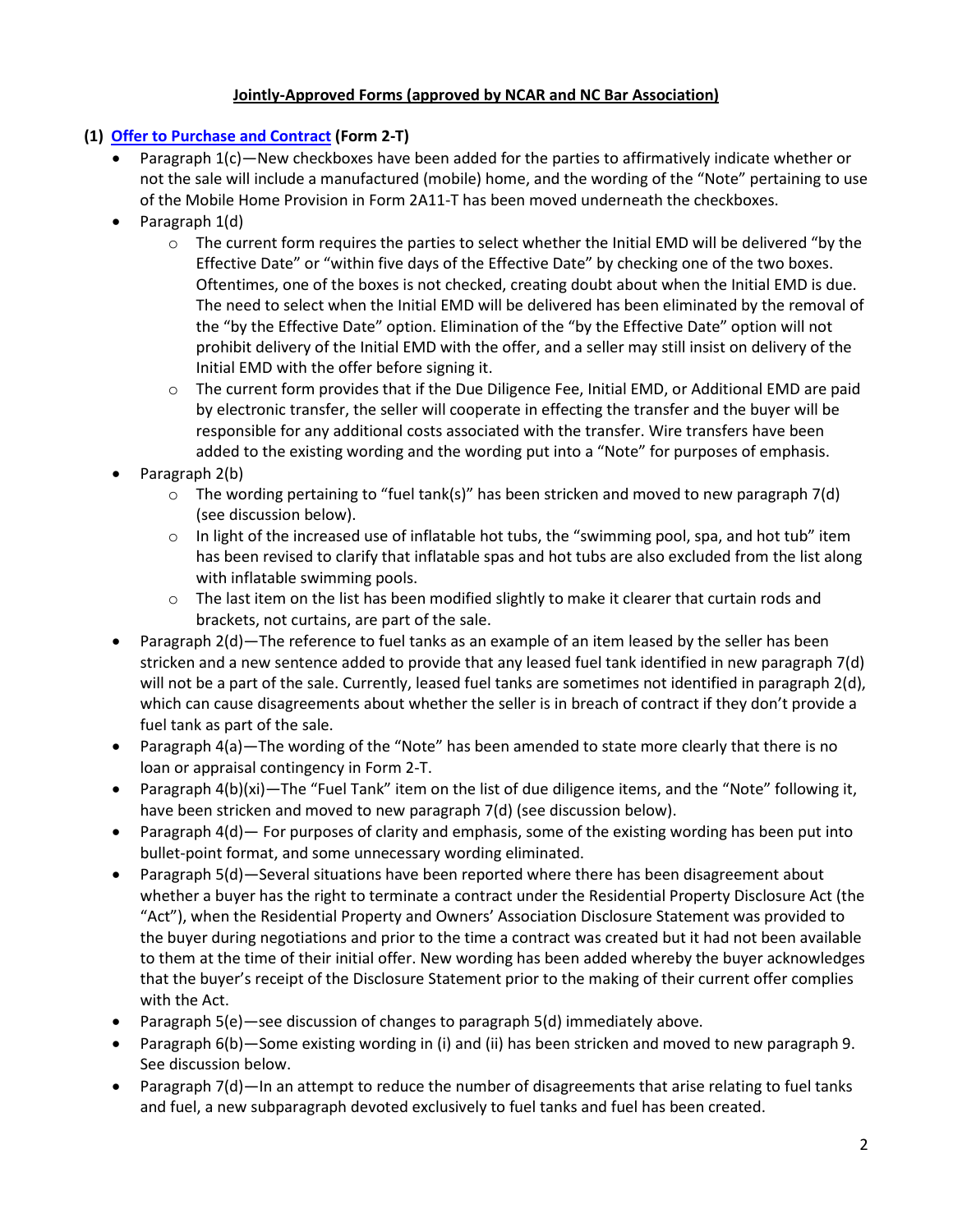- $\circ$  Paragraph 7(d)(i)—Sellers currently are required at the time of listing a property under the Exclusive Right to Sell Listing Agreement (Form 101) to identify whether there are any fuel tanks located on the property, and if so, to provide information about them. It is believed that requiring a seller to provide the same information in the contract is reasonable.
- $\circ$  Paragraph 7(d)(ii)—Any tank identified by the seller as being owned by the seller will be part of the sale unless excluded under paragraph 2(e).
- $\circ$  Paragraph 7(d)(iii)—In a change from the current form, although the seller may use any fuel in a tank through Settlement (subject to the seller's obligation to provide working utilities through Closing or possession by the buyer), the seller is not permitted to otherwise remove the fuel or resell it. If there is a significant amount of fuel in a tank at the time of an offer, the seller should consider that in determining an acceptable sales price.
- $\circ$  The two "Notes" have been moved from paragraphs 4(b)(xi) and 2(b).
- Paragraph 8(j)—Some existing wording has been stricken and moved to new paragraph 9. See discussion below.
- Paragraph 8(n)—Existing paragraph 10 has been stricken and moved without change to paragraph 8(n).
- Paragraph 9—Disputes about whether the buyer or the seller is responsible for payment of a particular fee charged by an owners' association or management company are common. In the existing contract, the parties' obligations to pay such charges are addressed in different sections of the contract. It is believed that addressing the parties' obligations in the same paragraph of the contract should help reduce confusion about which party is responsible for a particular fee.
	- $\circ$  Paragraph 9(a)—in addition to the seller's obligations under the existing contract, the seller will be responsible for paying (i) any expedite fee that an association may legally charge for providing statements on owners' association dues or assessments (not to exceed one hundred dollars (\$100.00) if the request is made within 48 hours of closing, and (ii) any fees charged for transferring or updating ownership records of the association.
	- $\circ$  Paragraph 9(b)—the wording in subparagraph (b)(ii) has been modified from the wording that appears in paragraph 6(b)(ii) of the current contract. The phrase "charges…for Buyer's future use and enjoyment of the Property" has been eliminated in an attempt to reduce disputes about whether a particular fee falls within the meaning of that vague phrase. In the new version, specific types of charges are listed that the buyer is responsible for paying. All other HOArelated charges are the responsibility of the seller under paragraph 9(a)(iv).
- Paragraph 10—moved to new paragraph 8(n).
- Paragraph 11-
	- $\circ$  The order of the first and second paragraphs has been reversed and the two paragraphs made into separate subparagraphs.
	- $\circ$  The first sentence in the "Condition of Property at Closing" paragraph has been eliminated as unnecessary.
	- $\circ$  In the new version, if the property is not in substantially the same condition at Closing as on the date of the offer and the buyer elects to terminate the contract, the buyer will be entitled to a refund not only of any EMD that was paid but also any Due Diligence Fee paid. It should be noted that paragraph 11 does not require the seller in such a case to refund the buyer their Due Diligence Costs, as would be the case under paragraph 23(b) in the event the seller is in material breach of contract. This change is being made in an attempt to fairly balance the parties' rights and duties in a situation where the condition of the property has unexpectedly changed after contract but before closing, and it may or may not be feasible to return the property to its previous condition.
- Paragraph 23(b)—The buyer's right to sue for specific performance is specifically stated. This is not a substantive change from the current contract, which preserves any remedies available to the buyer if the seller fails to perform the contract. It is believed that specifically identifying the buyer's right to sue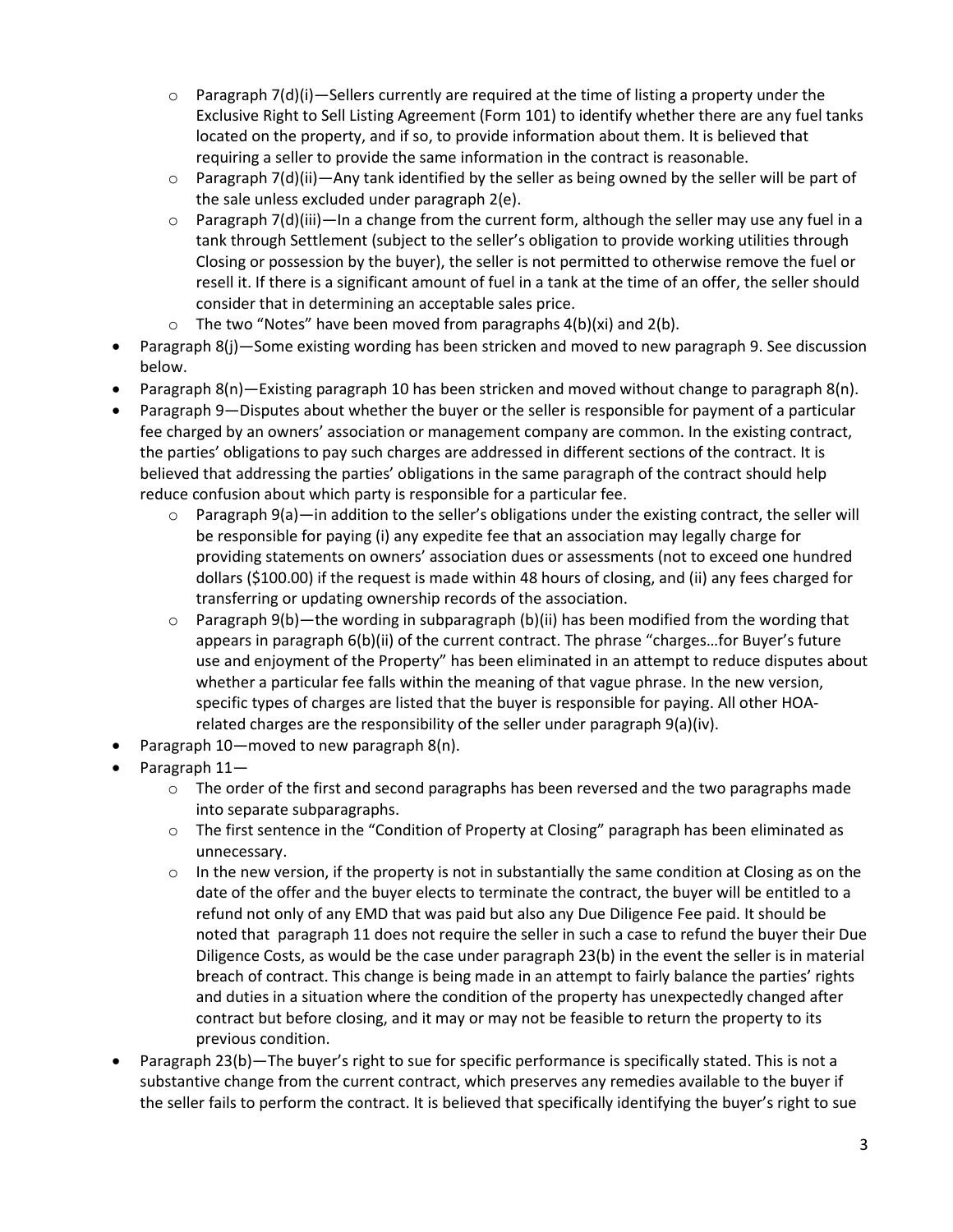for specific performance will highlight the existence of that remedy as an alternative to termination of the contract and recovery of damages.

## **(2) [Guidelines for Completing Offer to Purchase and Contract](https://www.ncrealtors.org/wp-content/uploads/markedup0722-2G.pdf) (Form 2G)**

• Changes corresponding to the changes made to Form 2-T have been made where necessary to update the Guidelines for completing Form 2-T

### **(3) [Offer to Purchase and Contract \(Vacant Lot/Land\)](https://www.ncrealtors.org/wp-content/uploads/markedup0722-12-T.pdf) (Form 12-T)**

- "NOTE" (top of page 1)
	- $\circ$  The primary purpose of this Note is to alert users to the existence of a North Carolina statute that limits the ability of a seller to sell property by reference to a subdivision plat that has not received final approval and been recorded. The existing Note has sometimes caused confusion about whether Form 12-T would be an appropriate form to use for a particular transaction. The purpose of the revisions to the Note is to more specifically describe the limitations imposed by the statute and to specifically cite the statute.
	- $\circ$  The wording in the second Note is not new. Its wording has simply been moved out of the existing Note into a new, separate note since it is addressing a different issue from the first Note.
- Paragraph 1(c)—See discussion of change to paragraph 1(c) of Form 2-T above.
- Paragraph 1(d)--See discussion of change to paragraph 1(d) of Form 2-T above.
- Paragraph 2(a)--See discussion of change to paragraph 4(a) of Form 2-T above.
- Paragraph  $2(b)(xi)$ —This wording has been moved to new subparagraph  $2(c)$  in order to mirror the format of Form 2-T.
- Paragraph 4(b)--See discussion of change to paragraph 6(b) of Form 2-T above.
- Paragraph 6(j)--See discussion of change to paragraph 8(j) of Form 2-T above.
- Paragraph 7--See discussion of change to paragraph 9 of Form 2-T above.
- Paragraph 21(b)--See discussion of change to paragraph 23(b) of Form 2-T above.

**(4) [Guidelines for Completing Offer to Purchase and Contract \(Vacant Lot/Land\)](https://www.ncrealtors.org/wp-content/uploads/markedup0722-12G.pdf) (Form 12G)**

• Changes corresponding to the changes made to Form 12-T have been made where necessary to update the Guidelines for completing Form 12-T

### **(5) [Back-Up Contract Addendum](https://www.ncrealtors.org/wp-content/uploads/markedup0722-2A1-T.pdf) (Form 2A1-T)**

- Suggested Notice (page 3)--
	- $\circ$  Wording of the suggested notice has been updated to reflect that the Primary Contract has been terminated and removes the mention of the seller as the terminating party.
	- $\circ$  The format of the suggested notice has been amended. Checkboxes have replaced the initial lines where the seller indicates the manner in which the primary contract was terminated. The change was made to address to occasional confusion about which party was supposed to initial in the lines provided.

### **(6) [New Construction Addendum](https://www.ncrealtors.org/wp-content/uploads/markedup0722-2A3-T.pdf) (Form 2A3-T)**

- "Note" (top of page 1)—Changes have been made to the existing Note to clarify that the Addendum may be used when builder/seller agrees to make minor additional improvements to a completed dwelling.
- Paragraphs 2 through 7—the order of paragraphs 2 through 7 are changed so that the "Warranties" and "Insulation of House" paragraphs appear near the beginning of the Addendum rather than the end. A Note has been added after paragraph 3 to make it clear that the remaining paragraphs only need to be completed if additional improvements to the property are to be made. This formatting change is being made to address concerns that the Addendum is sometimes not used because there is a perception that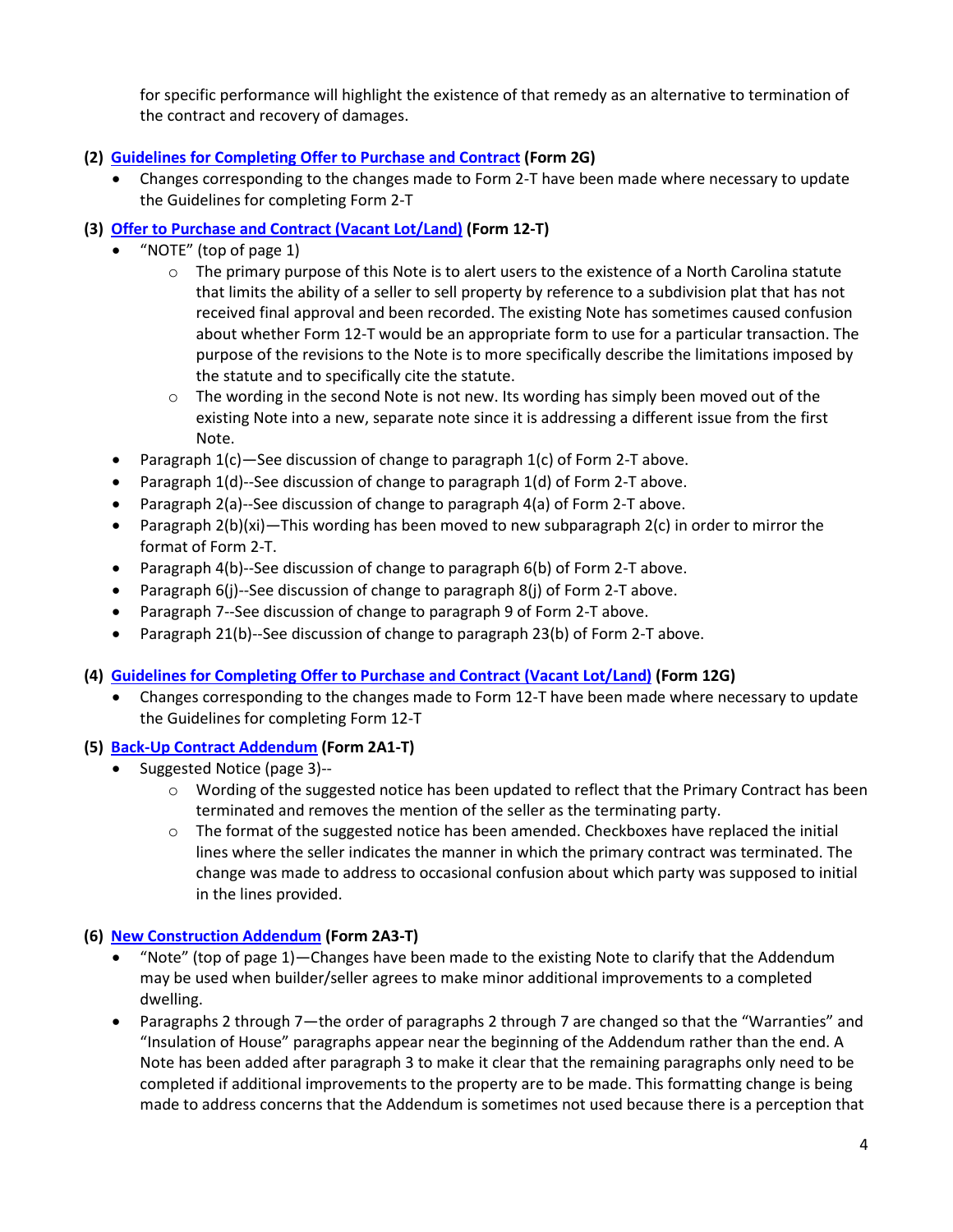it is not needed when no additional improvements are to be made. Even if no additional improvements are to be made, it is important to use the Addendum to ensure that a builder's warranty is a part of the contract and to comply with a Federal Trade Commission Rule requiring disclosure of insulation values. It is hoped that changing the order of the paragraphs will help counter misperceptions about the need to use the Addendum.

### **(7) [Seller Financing Addendum](https://www.ncrealtors.org/wp-content/uploads/markedup0722-2A5-T.pdf) (Form 2A5-T)**

- New "Note" added in paragraph 4 to bring attention to NC law prohibiting prepayment fees or penalties on certain loans.
- **(8) [Buyer Possession Before Closing Agreement](https://www.ncrealtors.org/wp-content/uploads/markedup0722-2A7-T.pdf) (Form 2A7-T)**
	- "Warnings" (top of page 1)—In response to requests that an optional security deposit provision be added to the Agreement, the "Warning" has been amended to specifically mention security deposits as an issue that is not addressed in the Agreement, and recommending that the Residential Rental Contract be used if a security deposit will be a part of the parties' agreement.
	- Paragraph 1—New paragraph added to give seller right of access to the property in cases of emergency, and to clarify that all means of access to the property are to be delivered to buyer at commencement of buyer's possession, with seller entitled to retain an entry key.
	- Paragraph 5—Amended to make it clear that if the Buyer Possession Before Closing Agreement is terminated, the buyer is required to return all means of access to the property to the seller.

## **(9) [Seller Possession After Closing Agreement](https://www.ncrealtors.org/wp-content/uploads/markedup0722-2A8-T.pdf) (Form 2A8-T)**

- "Warnings" (top of page 1)--see explanation of changes to "Warnings" in Form 2A7-T above
- Paragraph 1-- see explanation of changes to paragraph 1 of Form 2A7-T above

### **(10[\) Owners Association Addendum](https://www.ncrealtors.org/wp-content/uploads/markedup0722-2A12-T.pdf) (Form 2A12-T)**

- Introductory paragraph (immediately above paragraph 1)--reference to "Confirmed Special Assessments" deleted to conform Addendum to change made to Form 2-T last year.
- Paragraph 3-- reference to Special Assessments as being "Confirmed or Proposed" deleted to conform Addendum to change made to Form 2-T last year.

# **(11) [Agreement to Amend Contract](https://www.ncrealtors.org/wp-content/uploads/markedup0722-4-T.pdf) (Form 4-T)**

- Immediately underneath name of form (top of page 1)--Since a contract may be amended more than once, an "Amendment #" blank has been added to identify amendments by number (i.e., "Amendment #1," "Amendment #2," etc.)
- Escrow Agent--New wording has been added to expressly authorize and direct an Escrow Agent named in the contract to release the EMD to the "Successor Escrow Agent" if the parties change escrow agents. In addition, a new Acknowledgment has been added for the Successor Escrow Agent to sign for receipt of the EMD and to acknowledgment that he or she will hold and disburse it in accordance with the contract.

### **(12[\) Offer to Purchase and Contract—New Construction](https://www.ncrealtors.org/wp-content/uploads/markedup0722-800-T.pdf) (Form 800-T)**

- Paragraph 1(d)--See discussion of change to paragraph 1(d) of Form 2-T above.
- Paragraph 4(b)--Seller obligation to provide standard warranty of termite soil treatment stricken (replaced with seller/general contractor obligation under new paragraph 4(c)--see below)
- Paragraph 4(c)---New wording has been added obligating the seller/general contractor to provide a Subterranean Termite Protection Builder's Guarantee and a New Construction Subterranean Termite Service Record, both HUD-prescribed forms. Federal law requires that the sites for HUD insured structures must be free of termite hazards. The builder must certify that an authorized Pest Control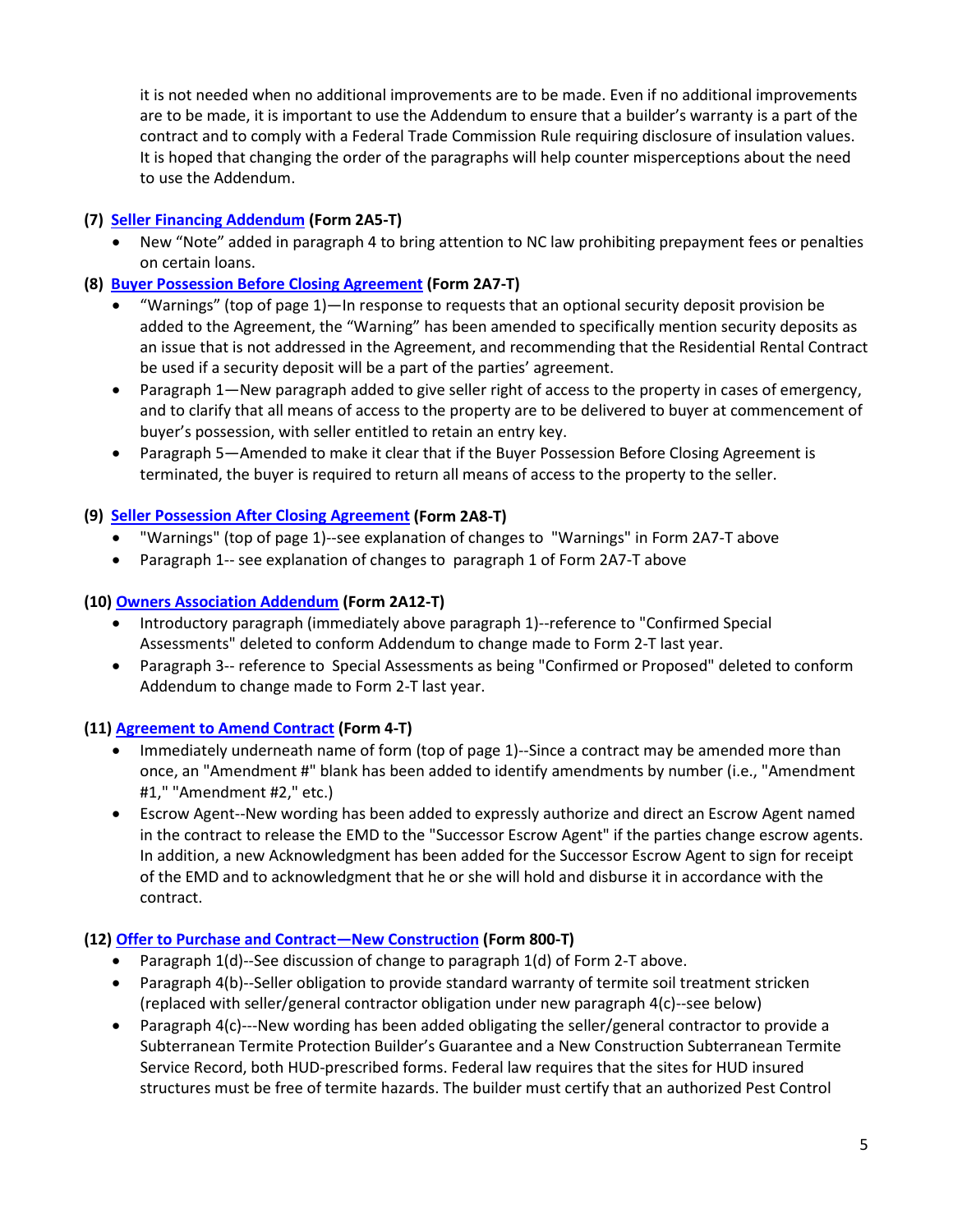company performed all required treatment for termites, and that the builder guarantees the treated area against infestation for one year.

- Paragraph 7(c)-- See discussion of change to paragraph 5(e) of Form 2-T above.
- Paragraph 8(b)-- See discussion of change to paragraph 6(b) of Form 2-T above.
- Paragraph 10(j)-- See discussion of change to paragraph 8(j) of Form 2-T above.
- Paragraph 10(n)-- See discussion of change to paragraph 8(n) of Form 2-T above.
- Paragraph 11-- See discussion of change to paragraph 9 of Form 2-T above.
- Paragraph 12-- See discussion of change to paragraph 10 of Form 2-T above.
- Paragraph 24(b)-- See discussion of change to paragraph 23(b) of Form 2-T above.

#### **(13[\) Guidelines for Completing Offer to Purchase and Contract—New Construction](https://www.ncrealtors.org/wp-content/uploads/markedup0722-800G.pdf) (Form 800G)**

• Changes corresponding to the changes made to Form 12-T have been made where necessary to update the Guidelines for completing Form 12-T

## **NCAR Residential Forms (approved by NCAR only)**

### **(14[\) Exclusive Right to Sell Listing Agreement](https://www.ncrealtors.org/wp-content/uploads/markedup0722-101.pdf) (Form 101)**

- Paragraph 3(b)--See discussion of change to paragraph 2(b) of Form 2-T above.
- Paragraph 3(e)--See discussion of change to paragraph 2(e) of Form 2-T above.
- Paragraph 7(f)--Stricken and moved to paragraph 18. See discussion below.
- Paragraph 12(n)(ii) and 12(n)(iii)--new subparagraphs added to correspond to subparagraphs 7(d)(ii) and 7(d)(iii) in Form 2-T. See discussion above.
	- $\circ$  First "Note"--Since, under new paragraph 7(d)(iii) of Form 2-T, the seller will no longer be permitted to remove or resell fuel in any fuel tank after the date of contract, this Note has been added as an advisory to the seller to consult with the seller's fuel provider to ensure that fuel is not unnecessarily added to any such tank prior to closing.
- Paragraph 14--The seller acknowledgement of receipt of the Real Estate Commission's Q&A on home inspections has been stricken. A new "Note" has been added at the end of paragraph 20 that refers the seller to the Real Estate Commission's entire series of Q&A brochures on real estate transactions, available on the Commission's website.
- Paragraph 17—
	- $\circ$  Paragraph 17(d)—This new subparagraph has been added in order to give a brief explanation of designated dual agency.
	- $\circ$  Paragraph 17(e)—The authorization to act as a dual agent and to practice designated dual agency, if offered by the firm, has been reformatted and reworded from the existing listing agreement.
	- $\circ$  As in the current form, the seller initials either the "Dual Agency" blank or the "Exclusive Representation" blank. However, the authorization to practice designated dual agency, if offered by the firm and if authorized by the seller, now appears as a subset of dual agency since a seller must first authorize dual agency in order for a firm to also practice designated dual agency. In the current form, the formatting sometimes causes confusion about whether the seller needs to authorize both dual agency and designated dual agency. It is hoped that the reformatting of this section will clarify the need for the seller to initial both "Dual Agency" and "Designated Dual Agency."
	- $\circ$  It is important to note that if the seller initials the "Designated Dual Agency" choice, the seller is both authorizing *and directing* the firm to practice designated dual agency. This is a change from the current form, and has been made largely at the request of the Real Estate Commission, which has received a number of complaints from sellers involving firms that chose to practice dual agency notwithstanding the fact that the seller had authorized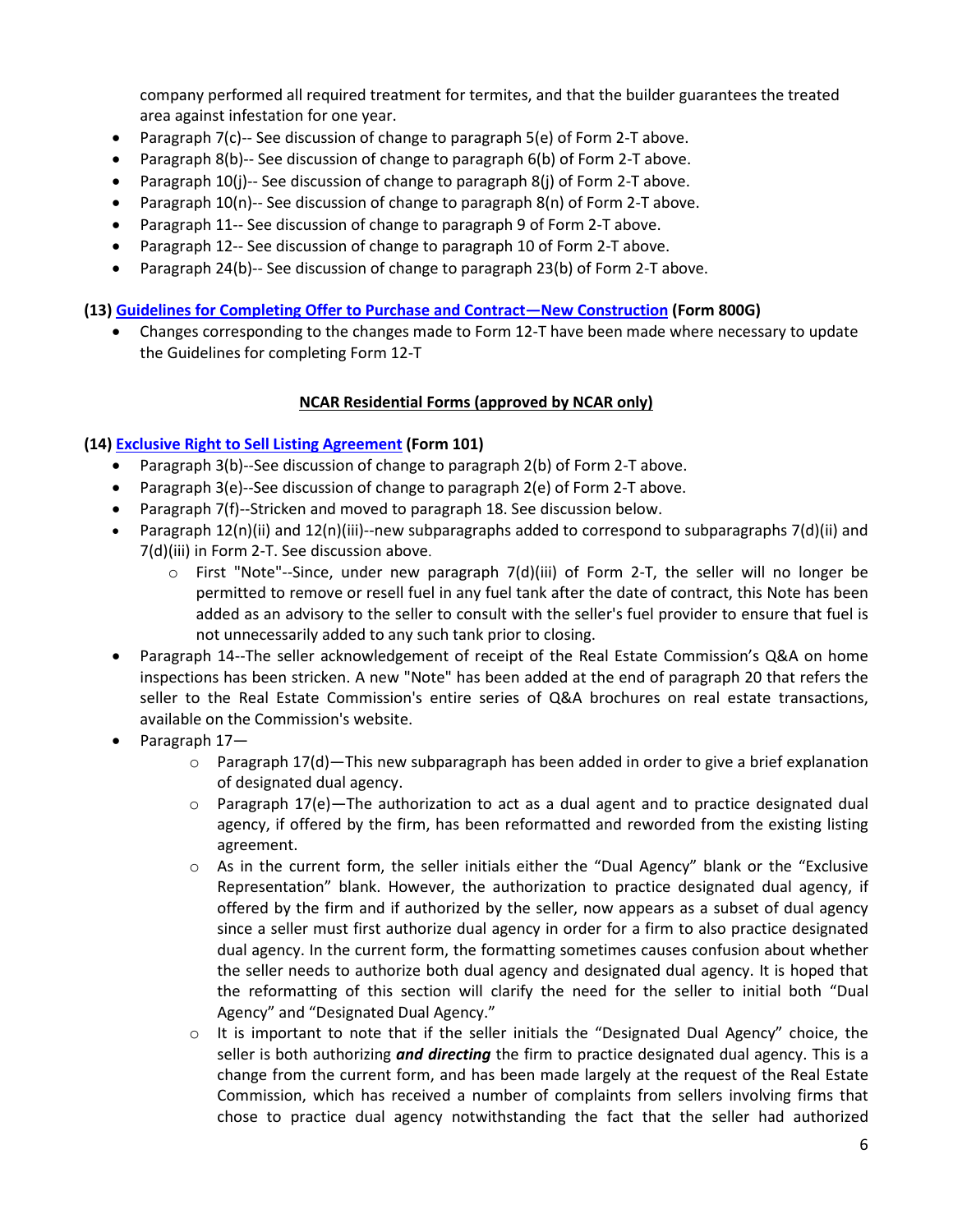designated dual agency. In the new ""Designated Dual Agency" choice, the firm may remain in dual agency only if designated agency would not be permitted for some reason or the seller agrees in writing that the firm will remain in dual agency only.

- $\circ$  It is also important to note that if a seller authorizes dual agency, the new version of the form requires the seller to indicate whether the same individual agent will be permitted to represent both the seller and the buyer in a transaction.
- Paragraph 18—Existing provisions pertaining to termination of the listing agreement (last two sentences in current paragraph 20) and mediation of disputes (current paragraph 18) have been consolidated into a new paragraph 18 along with new "Breach" and "Attorneys' Fees" provisions (subparagraphs (b) and (d), respectively).

## **(15) [Guidelines for Completing Exclusive Right to Sell Listing Agreement](https://www.ncrealtors.org/wp-content/uploads/markedup0722-101G.pdf) (Form 101G)**

• Changes corresponding to the changes made to Form 101 have been made where necessary to update the Guidelines for completing Form 101.

# **(16) [Exclusive Right to Sell Listing Agreement—Vacant Lot/Land](https://www.ncrealtors.org/wp-content/uploads/markedup0722-103.pdf) (Form 103)**

- "Note" (top of page 1)—New Note added as a "heads-up" to firms and sellers who want to list and sell property that the seller desires to subdivide prior to sale. The wording of the Note parallels new wording added to the "Note" at the top of Form 12-T. See discussion above.
- Paragraph 4(f)--See discussion of change to paragraph 7(f) of Form 101 above.
- Paragraph 13--See discussion of change to paragraph 17 of Form 101 above.
- Paragraph 14--See discussion of change to paragraph 18 of Form 101 above.
- Paragraph 16—New "Note" added to parallel new Note added in paragraph 20 of Form 101. See above.

## **(17) [Guidelines for Completing Exclusive Right to Sell Listing Agreement—Vacant Lot/Land](https://www.ncrealtors.org/wp-content/uploads/markedup0722-103G.pdf) (Form 103G)**

• Changes corresponding to the changes made to Form 103 have been made where necessary to update the Guidelines for completing Form 103.

### **(18) [Exclusive Buyer Agency Agreement](https://www.ncrealtors.org/wp-content/uploads/markedup0722-201.pdf) (Form 201)**

- Paragraph 4(e)— See discussion of change to paragraph 7(f) of Form 101 above.
- Paragraph 6—Existing wording reformatted into several separate subparagraphs for increased readability.
- Paragraph 10--See discussion of change to paragraph 14 of Form 101 above.
- Paragraph 14-- See discussion of change to paragraph 17 of Form 101 above.
- Paragraph 15-- See discussion of change to paragraph 18 of Form 101 above.

### **(19) [Guidelines for Completing Exclusive Buyer Agency Agreement](https://www.ncrealtors.org/wp-content/uploads/markedup0722-201G.pdf) (Form 201G)**

• Changes corresponding to the changes made to Form 201 have been made where necessary to update the Guidelines for completing Form 201.

### **(20[\) Non-Exclusive Buyer Agency Agreement](https://www.ncrealtors.org/wp-content/uploads/markedup0722-203.pdf) (Form 203)**

- Paragraph 7-- See discussion of change to paragraph 17 of Form 101 above.
- **(21[\) Notice To Seller That Buyer Is Exercising Their Unilateral Right To Terminate The Offer To Purchase And](https://www.ncrealtors.org/wp-content/uploads/markedup0722-350-T.pdf)  [Contract \(Form 2-T\)](https://www.ncrealtors.org/wp-content/uploads/markedup0722-350-T.pdf) (Form 350-T)**
	- Paragraph 2—changes to first two reasons for termination to track changes made to paragraphs 5(d) and 5(e) of Form 2-T. See above.